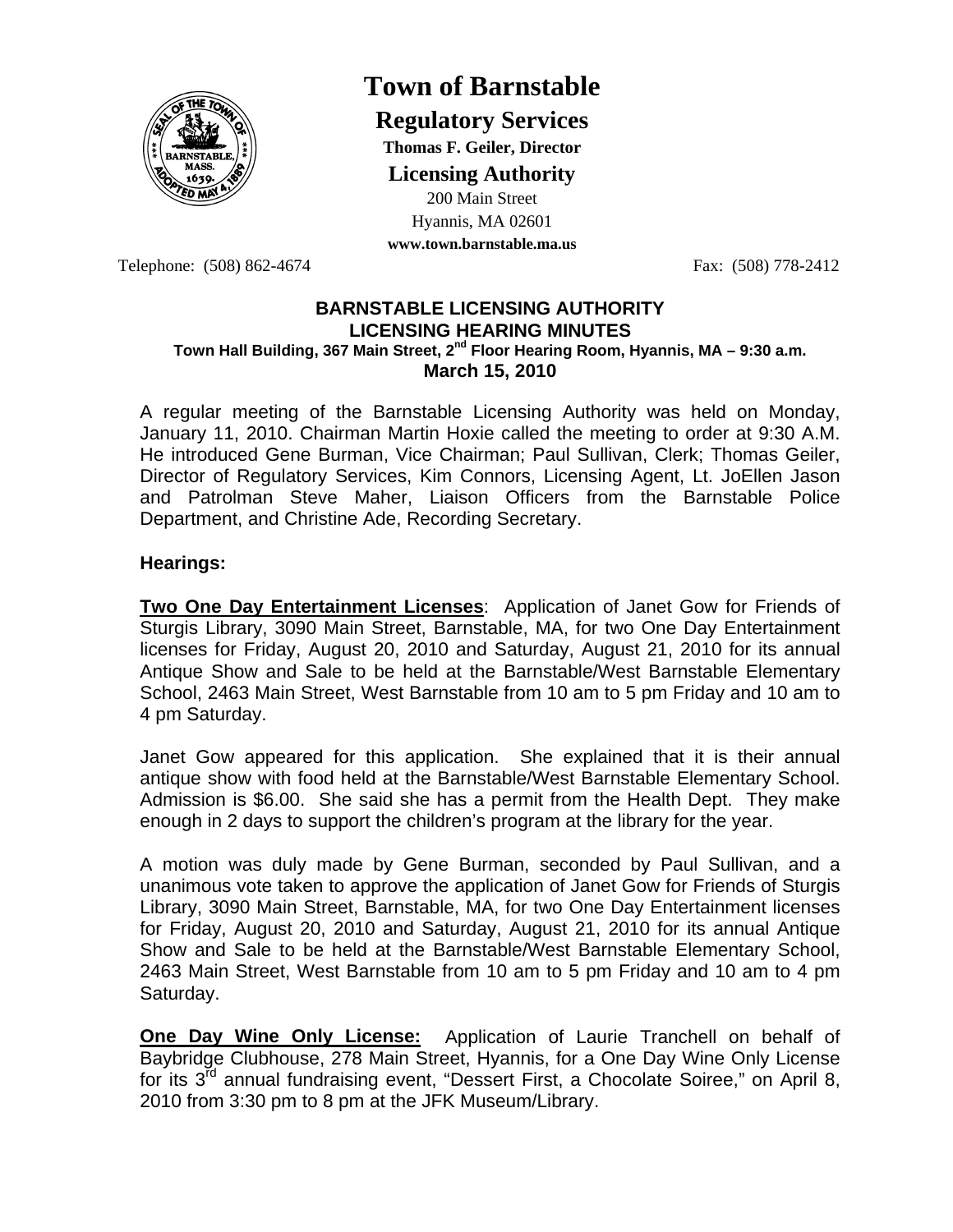Ms. Tranchell said this is their  $6<sup>th</sup>$  annual, the  $3<sup>rd</sup>$  at the museum. Theirs is a program for adults with mental illness benefits from this. They serve a champagne fountain. Restaurants donate for their silent auction. Admission is \$20. Mr. Burman asked who is handling the alcohol – Ms. Tranchell is dispensing with another individual; they put a stamp on the hands of those whose id's have been checked.

Christine Ade advised we have a State Safety Certificate for the JFK.

A motion was duly made by Gene Burman, seconded by Paul Sullivan, and a unanimous vote taken to approve the application of Laurie Tranchell on behalf of Baybridge Clubhouse, 278 Main Street, Hyannis, for a One Day Wine Only License for its  $3<sup>rd</sup>$  annual fundraising event, "Dessert First, a Chocolate Soiree," on April 8, 2010 from 3:30 pm to 8 pm at the JFK Museum/Library.

**Two One Day Entertainment Licenses:** Application of Margaret Van Sciver on behalf of Arts Foundation of Cape Cod, 3 Shootflying Hill Road, Centerville, MA 02632, for two One Day Entertainment Licenses for Boston Pops and three pre Pops performance groups for Saturday, July 31, 2010 from 5 pm to 7:30 pm and Sunday, August 1, 2010 from 1 pm to 7:30 pm on the Hyannis Village Green.

Maggie Van Sciver appeared for her application. This is the  $25<sup>th</sup>$  anniversary event – Mr. Hoxie stated as good as ever. Mr. Burman asked something about the event – was told it is the only time the POPS comes to the Cape in the summer. Tony award winner who is in Glee, was in Rent and other shows.

Christine Ade advised we have a State Safety Certificate for Cape Cod Art Association.

A motion was duly made by Gene Burman, seconded by Paul Sullivan, and a unanimous vote taken to approve the application of Margaret Van Sciver on behalf of Arts Foundation of Cape Cod, 3 Shootflying Hill Road, Centerville, MA 02632, for two One Day Entertainment Licenses for Boston Pops and three pre Pops performance groups for Saturday, July 31, 2010 from 5 pm to 7:30 pm and Sunday, August 1, 2010 from 1 pm to 7:30 pm on the Hyannis Village Green.

**One Day All Alcohol and One Day Entertainment Licenses:** Application of Paul Covell on behalf of Barnstable County Deputy Sheriffs Office, P.O. Box 3028, Pocasset, for a One Day All Alcohol License and One Day Entertainment License (one guitar player) for a fundraiser for the Sheriff's Youth Programs to be held on March 26, 2010 at St. George Greek Orthodox Church, 1130 Falmouth Road, Centerville, MA from 6 pm to 12 midnight.

Mr. Covell appeared for his application which has been held for a decade now without incident. Alcohol dispensed by members of the sheriff's assn. The tickets are \$100 for the event including a raffle.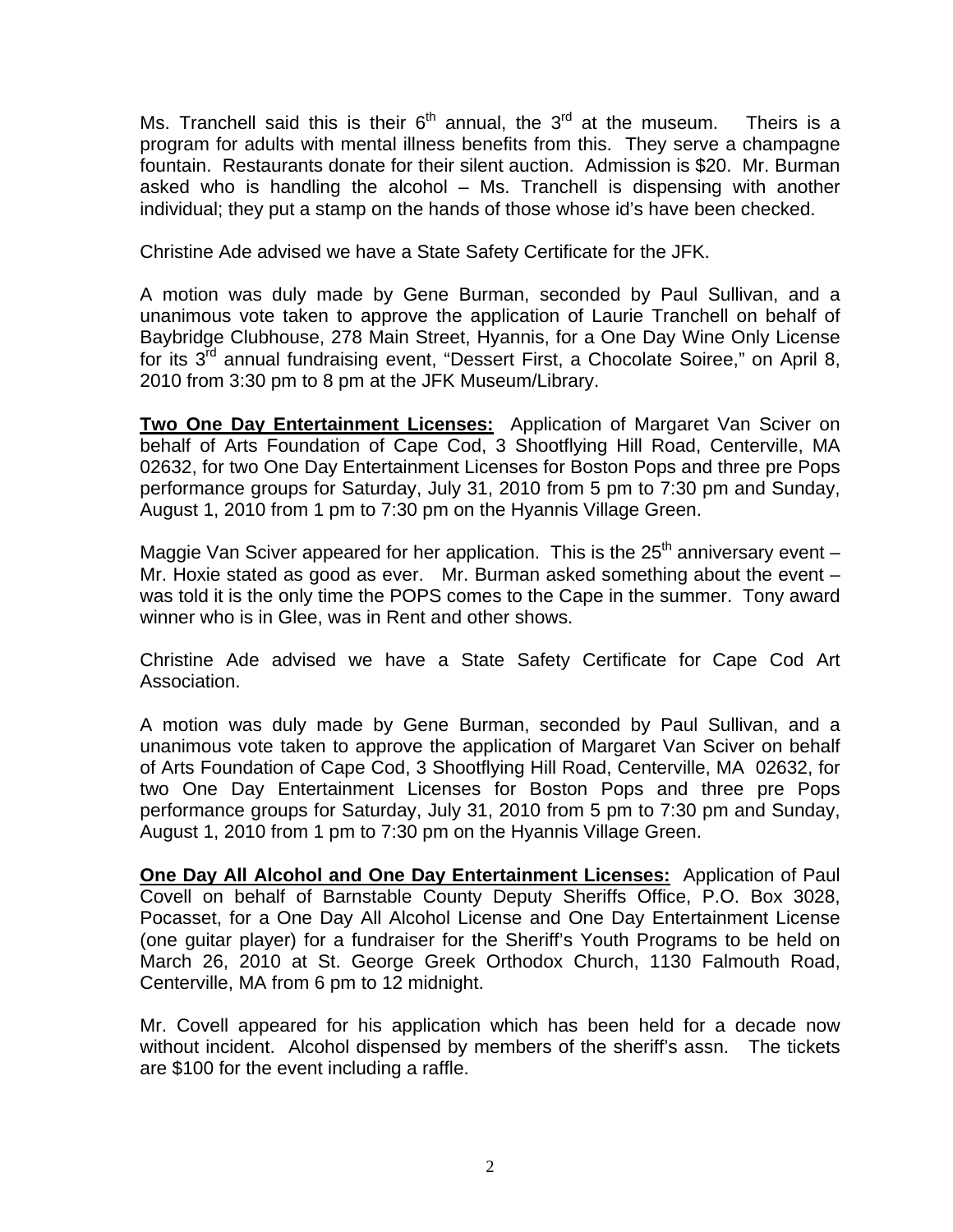Christine Ade advised we have a State Safety Certificate for the Greek Orthodox Church.

A motion was duly made by Gene Burman, seconded by Paul Sullivan, and a unanimous vote taken to approve the application of Paul Covell on behalf of Barnstable County Deputy Sheriffs Office, P.O. Box 3028, Pocasset, for a One Day All Alcohol License and One Day Entertainment License (one guitar player) for a fundraiser for the Sheriff's Youth Programs to be held on March 26, 2010 at St. George Greek Orthodox Church, 1130 Falmouth Road, Centerville, MA from 6 pm to 12 midnight.

**One Day Beer & Wine License:** Application of Sheila Bearse on behalf of Sturgis Library, 3090 Route 6A, Barnstable, for a One Day Beer & Wine License for a fundraising event to include family games and a picnic, on June 27, 2010 from 4 pm to 6 pm at the library outdoors.

Mr. Prince, Trustee of the Library, appeared for the event, which is a donation event. Cape Cod Beer is donating the beer and wine. Mr. Burman asked if it is outdoors? He is concerned about neighbors…Mr. Prince stated one is the Historical Society and it is only 2 hours. St. Mary's has allowed them to use their 70 space parking lot for the event.

A motion was duly made by Gene Burman, seconded by Paul Sullivan, and a unanimous vote taken to approve the application of Sheila Bearse on behalf of Sturgis Library, 3090 Route 6A, Barnstable, for a One Day Beer & Wine License for a fundraising event to include family games and a picnic, on June 27, 2010 from 4 pm to 6 pm at the library outdoors, providing they use a licensed wholesaler.

**One Day Beer & Wine License:** Application of Olive Chase/The Casual Gourmet on behalf of Cape Cod Academy, 55 Osterville-West Barnstable Road, Osterville, MA, for a One Day Beer & Wine License for a school fundraiser to be held on March 27, 2010 from 4 pm to 9 pm.

This is a fundraiser auction and buffet dinner.

Christine Ade advised we have a State Safety Certificate for Cape Cod Academy.

A motion was duly made by Gene Burman, seconded by Paul Sullivan, and a unanimous vote taken to approve the application of Olive Chase/The Casual Gourmet on behalf of Cape Cod Academy, 55 Osterville-West Barnstable Road, Osterville, MA, for a One Day Beer & Wine License for a school fundraiser to be held on March 27, 2010 from 4 pm to 9 pm with all alcohol to be purchased from a licensed wholesale dealer.

**One Day All Alcohol License:** Application of Olive Chase/The Casual Gourmet on behalf of Duffy Health Center, 105 Park Street, Hyannis for a One Day All Alcohol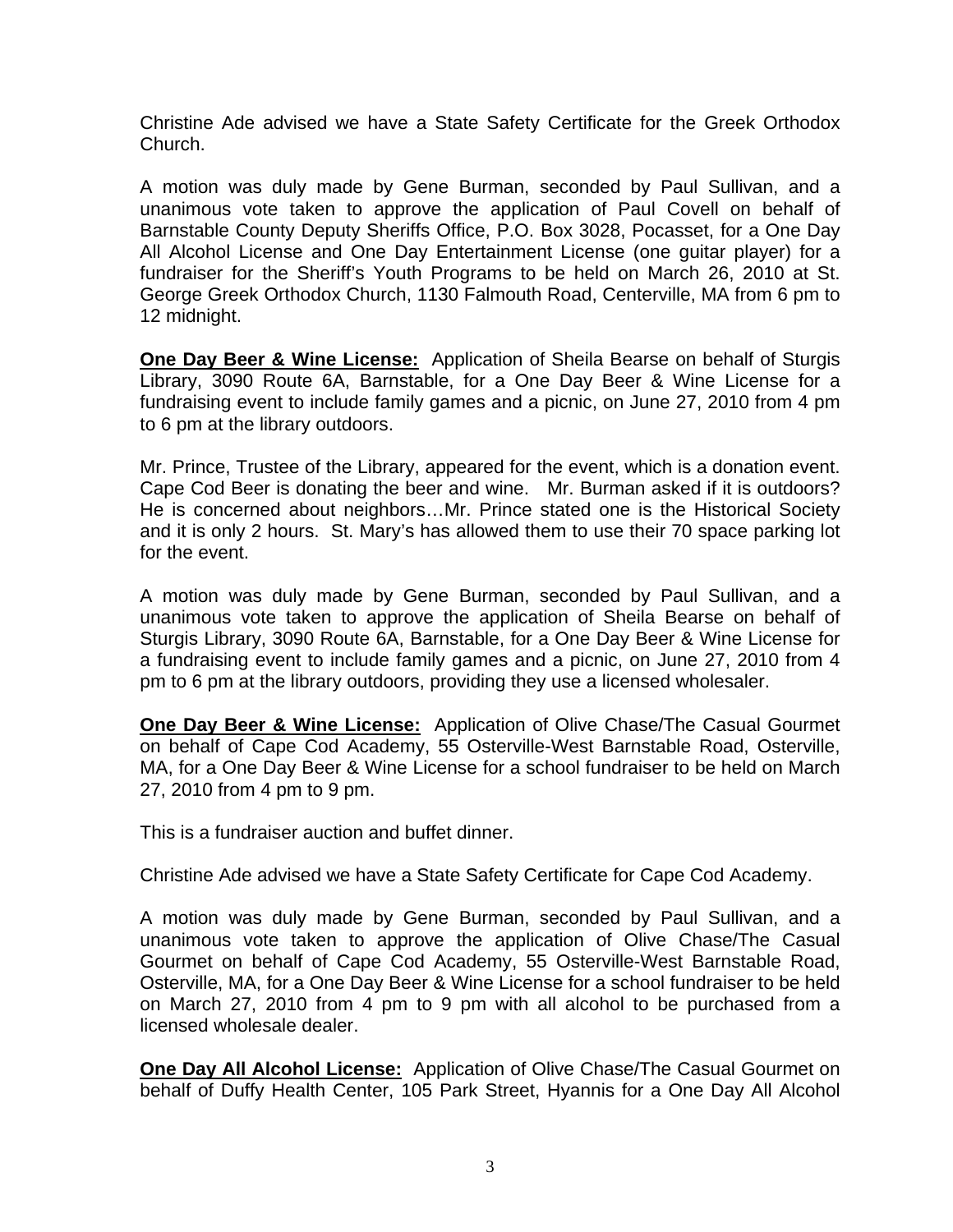License for a fundraiser at Rectrix Aerodrome, 730 Barnstable Road, Hyannis, MA to be held on May 21, 2010 from 5 pm to 10 pm.

Olive Chase appeared for the application. This is also an auction and dinner fundraiser for Duffy and celebration of the documentary the TV has done about the Duffy Health Center.

Mr. Burman asked about issues with Rectrix; Christine Ade advised we have a State Safety Certificate for Rectrix Aerodrome.

A motion was duly made by Gene Burman, seconded by Paul Sullivan, and a unanimous vote taken to approve the application of Olive Chase/The Casual Gourmet on behalf of Duffy Health Center, 105 Park Street, Hyannis for a One Day All Alcohol License for a fundraiser at Rectrix Aerodrome, 730 Barnstable Road, Hyannis, MA to be held on May 21, 2010 from 5 pm to 10 pm with all alcohol to be purchased from a licensed wholesaler.

**One Day Entertainment License:** Application of Lois Andre on behalf of Rotary of Hyannis, P.O. Box 39, Hyannis, MA 02601, for a One Day & Sunday Entertainment License for its annual Rotary of Hyannis Home & Garden Show featuring vendors from local businesses in the home, financial, landscaping industries, etc. to be held at Barnstable High School, 744 West Main Street, Hyannis on Saturday, March 27, 2010 from 9 am to 6 pm and Sunday, March 28, 2010 from 10 am to 5 pm.

Lois Andre appeared for her application Cecelia Carey is with her and she is the Treasurer of the club. It is their major fundraiser for the good works fund. They may have some face painters and clowns.

A motion was duly made by Gene Burman, seconded by Paul Sullivan, and a unanimous vote taken to approve the application of Lois Andre on behalf of Rotary of Hyannis, P.O. Box 39, Hyannis, MA 02601, for a One Day & Sunday Entertainment License for its annual Rotary of Hyannis Home & Garden Show featuring vendors from local businesses in the home, financial, landscaping industries, etc. to be held at Barnstable High School, 744 West Main Street, Hyannis on Saturday, March 27, 2010 from 9 am to 6 pm and Sunday, March 28, 2010 from 10 am to 5 pm.

**New Common Victualler License:** Application of Patricia Mersky, d/b/a Osterville Village Café, 3 Wianno Avenue, Osterville, MA, Patricia Mersky, Manager, for a **New Common Victualer License,** the hours of operation to be 7 am to 5 pm.

Mrs. Mersky appeared for her application and requested we change the hours requested to  $7 - 9$  pm, to covet more ice cream business. This was the old Osterville News Stand. Mr. Burman asked if the name has been resolved and she stated it has.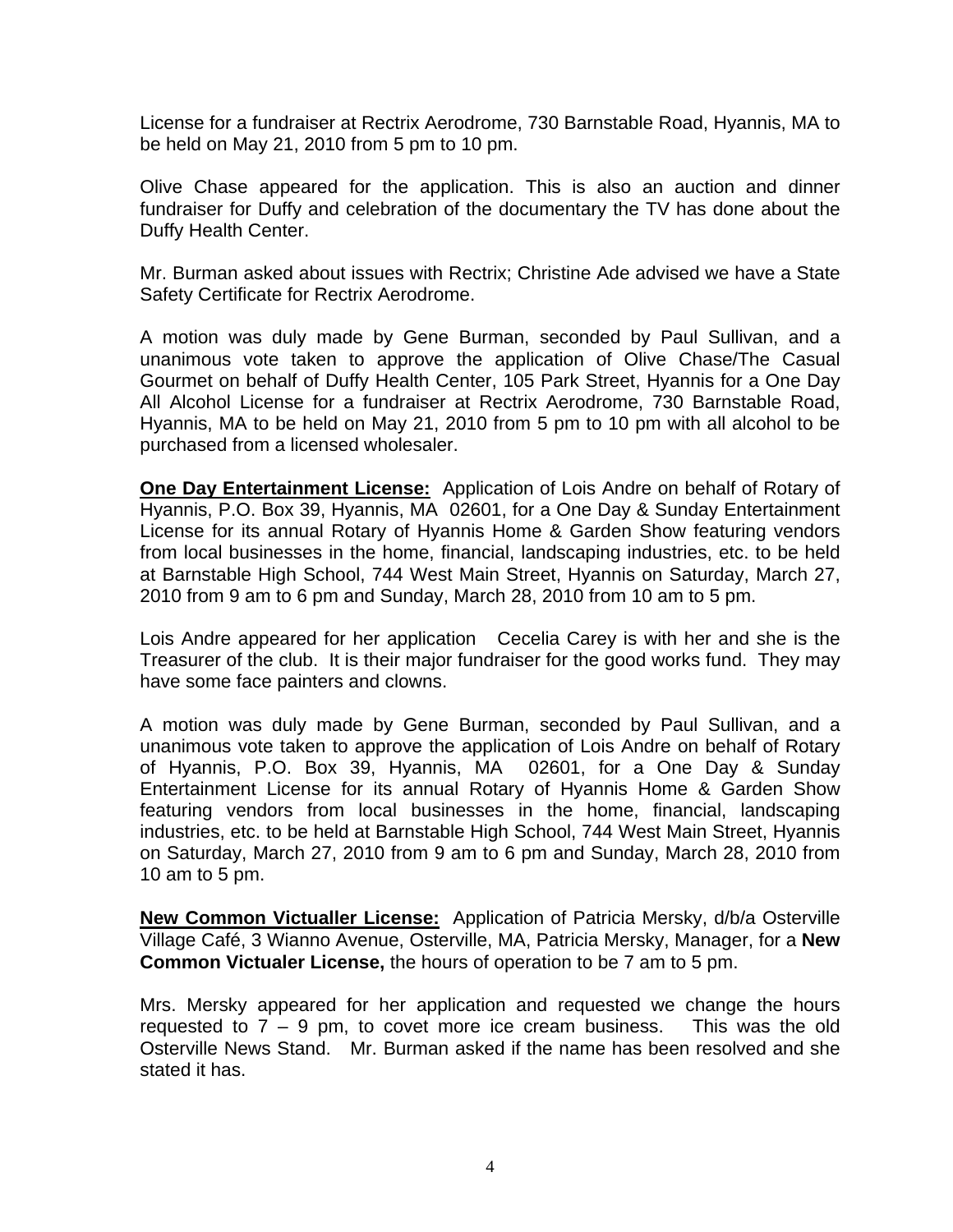A motion was duly made by Gene Burman, seconded by Paul Sullivan, and a unanimous vote taken to approve the application of Patricia Mersky, d/b/a Osterville Village Café, 3 Wianno Avenue, Osterville, MA, Patricia Mersky, Manager, for a **New Common Victualer License,** the hours of operation to be 7 am to 9 pm.

**New Class II Auto Dealer License (Change of corporate name):** Application of Nantucket Auto Sales, LLC, d/b/a Nantucket Auto Sales, Myron J. Sears, Manager, for a New Class II Automobile Dealer's License**,** 89 Bassett Lane, Hyannis, MA, maximum of 18 total vehicles on the property, hours of operation: 8 am to 5 pm, Monday through Saturday.

Mr. Hallett, co-owner appeared for their application. This is a corporate change only – same everything else except has changed to an LLC. Mr. Sullivan stated it used to be 15 for display, now is 18 total. Mr. Hallett said he understood.

A motion was duly made by Gene Burman, seconded by Paul Sullivan, and a unanimous vote taken to approve the application of Nantucket Auto Sales, LLC, d/b/a Nantucket Auto Sales, Myron J. Sears, Manager, for a New Class II Automobile Dealer's License**,** 89 Bassett Lane, Hyannis, MA, maximum of 18 total vehicles on the property, hours of operation: 8 am to 5 pm, Monday through Saturday.

**New Seasonal Common Victualler All Alcohol, Daily Live, Non-Live and Sunday Entertainment Licenses and Pledge of License:** Application of 9 Lives Corp., d/b/a Black Cat Tavern, 165 Ocean Street, Hyannis, MA, Scott Brownlee, Manager, for a New Seasonal All Alcohol Common Victualler License with total seating of 146 with 40 outside, and Daily Live, Non-Live and Sunday Entertainment Licenses, entertainment to be 11 am to 12:45 pm. They are also requesting pledge of the license to bank of Cape Cod.

Mr. Colombo, President & Treasurer and Mr. Brownlee, co-owner and proposed Manager appeared for this application with Dan Creedon, Esq.

He stated for 29 years Mr. Colombo has run The Roadhouse Café. Everyone at this location will b TIPS trained. Mr. Brownlee has 11 years in the business at Alberto's & then was Bar and Day Manager at Colombo's. They are requesting daily live, non-live and Sunday entertainment and a pledge of the license. They will be open 11 – 1 and entertainment 11 am to 12:30 am. This is a new application – 146 inside, 40 outside, 20 standees in the bar and maximum of 20 employees on the floor at any time. Board of Health has approved subject to addition of a bathroom upstairs. They will be doing that. Mr. Hoxie asked if the seating is the same as the prior license. The prior was a little less but layout etc. has been approved by Health and Tom Perry. The original plan came in without the standees but it has now been added and signed off. Tom Perry approved the plan. They plan to close the  $2^{nd}$  or  $3<sup>rd</sup>$  of January. They don't want to water down attendance at their other two restaurants for the winter months (Roadhouse and Colombo's).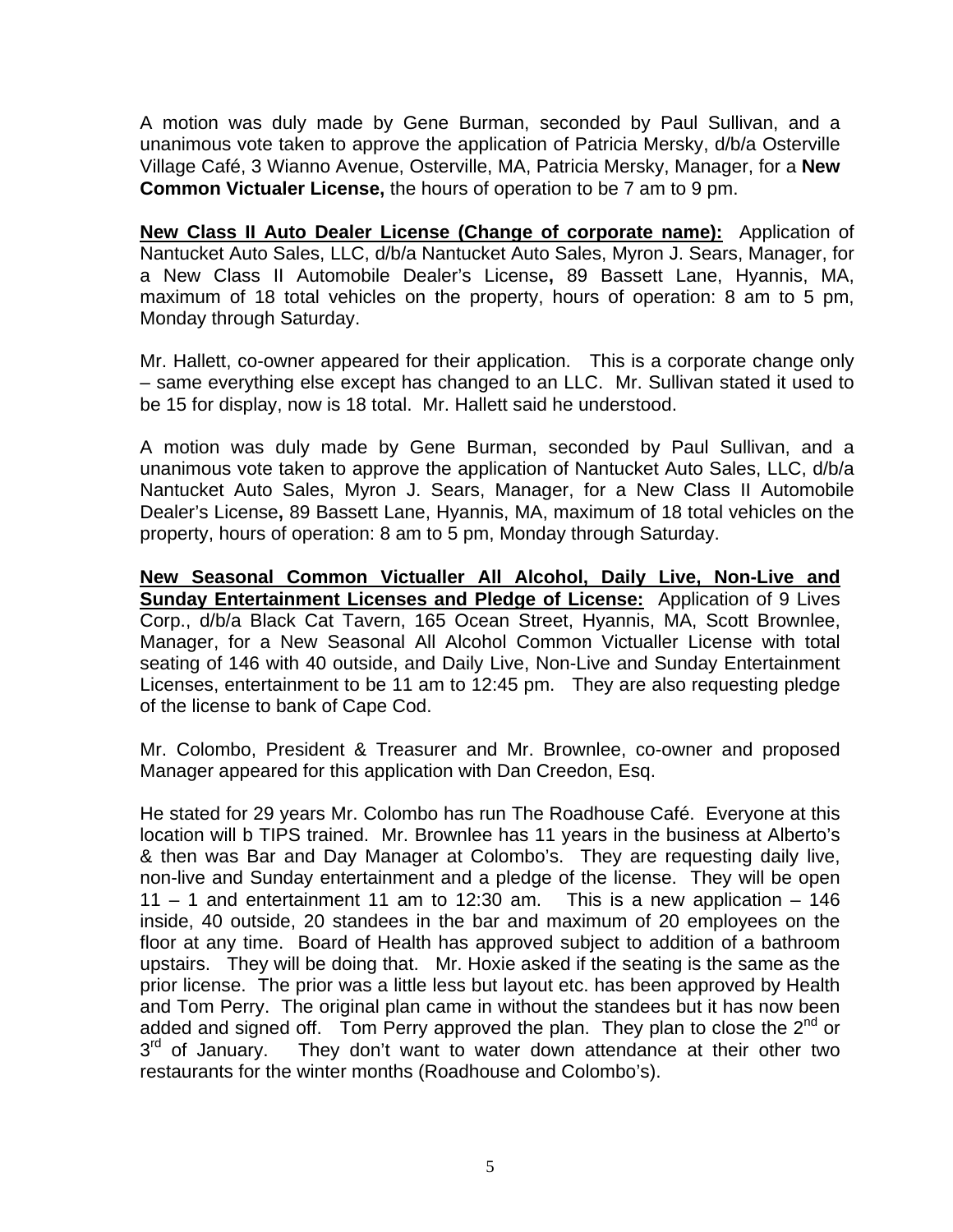Peter O'Keeffe came forward representing the old Black Cat. He stated they are in favor of the Board granting these licenses. They will relinquish their right to a license if the new people are approved.

Mr. Burman asked what the total building capacity for inside will be and whether the outside people will come in if it rains. They stated they have a canvas with sides for the outdoor 40. The total inside number excludes kitchen employees. He said there is 178 in and 40 out. Mr. Burman asked Mr. Perry for his numbers. Mr. Perry said the original plan showed 146 and 40 outside; but there is a revised plan showing employee number (12) and standee number (20). Kitchen people were never in the calculation – they don't come out on the floor. The kitchen would be 8 maximum but there is more than enough square footage in the kitchen to accommodate those employees. Officer Maher asked if the bar area is broken down by # at the bar? Mr. Perry stated 20 standees in the bar. They showed 40 seats in the lounge and 20 standees in the lounge. Officer Maher stated the kitchen is not part of the count to take into consideration. Mr. Perry is satisfied with the 146 seats and enough room for the 20 standees and 12 employees. He didn't realize it is waitstaff but said another 8 or so in the kitchen is fine. Officer Maher stated each room's certificate has to have it's own number. Mr. Perry said it will. Officer Maher stated they will be looking for 178 or less. Mr. Geiler stated we can rewrite the premises description to reflect the Board's vote.

A motion was duly made by Gene Burman, seconded by Paul Sullivan, and a unanimous vote taken to approve the application of 9 Lives Corp., d/b/a Black Cat Tavern, 165 Ocean Street, Hyannis, MA, Scott Brownlee, Manager, for a New Seasonal All Alcohol Common Victualler License with total seating of 146 and total number 178 inside (ti include 20 standees and 12 employees) plus 40 outside, and Daily Live, Non-Live and Sunday Entertainment Licenses, entertainment to be 11 am to 12:45 pm and pledge of the license to Bank of Cape Cod.

## **Business Meeting:**

Last drink letter response – Tommy Doyle's. Mr. Geiler stated we had received a response from Tommy Doyle's on the last drink issue, Officer Maher stated he had read it and is satisfied they understand the severity of the alleged infraction.

Auto Dealer discussion regarding finalization for public hearing for requirements for setting a total number of vehicles on auto dealer lots for those who do not have them at present.

Mr. Geiler stated we sent notice to all the auto dealers regarding the issue of possibly amending the regulations. We did receive comments from just a few dealers. Discussions have taken place with Hyannis Fire and Building and Mr. Burman to get to where we want to go for total vehicle numbers on lots. The big question is how do we get there. Before we put it on paper we need to review this today.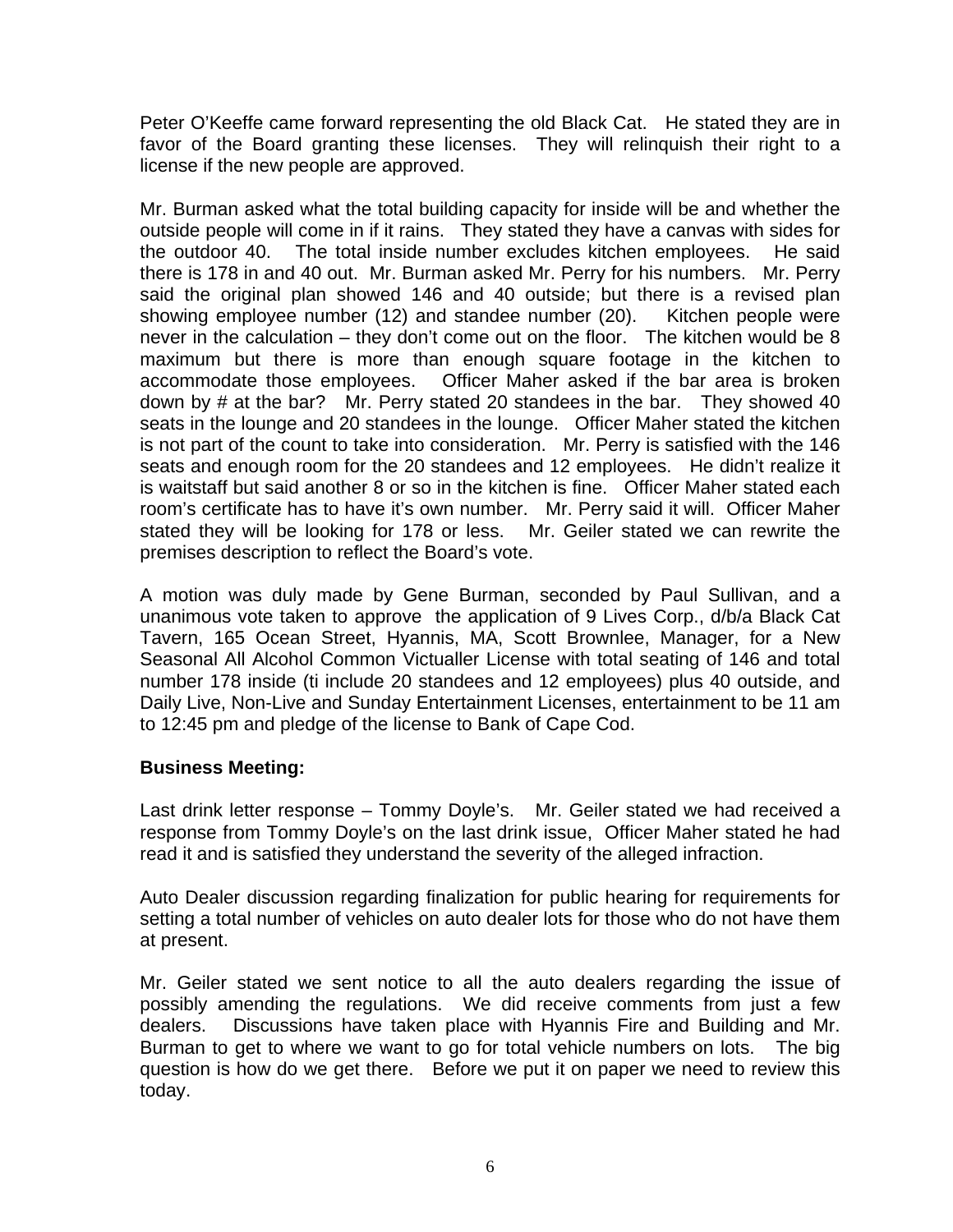Mr. Geiler asked Officer Maher and Lt. Jason to address it first. Officer Maher stated that, basically what happened was as we became more and more involved with the enforcement of Class I and Class II Dealers, in going around to the different auto sales facilities, I'm sure you've seen them, many are parked in an orderly manner. It is very easy just to go in there and check if they meet the requirement it says on their license. However, there are other dealerships, perhaps because they've been in business so long or any number of other reasons, that don't have the vehicle capacity on their license. There are a few in Town that have taken advantage of that fact NS have created a situation where at some point we can't even get into their parking lot because there are so many vehicles there. A lot of the times we do these inspections at night which makes it easier to just have a total number of vehicles involved. Even if we were to do them during the day it would be very simple for us just to drive in, count the number of vehicles there and find out whether they are at capacity or not. The other thing that has come up during discussions of the changes proposed is safety and how the vehicles are parked around a building and whether it creates a fire hazard for any fire department to have to go and possibly have to work within the structure of the building when vehicles are parked around the building, and then finally we also discussed having some type of plot plan or a parking plan or diagram that would be readily available to the police department or any other agency so that if we were to go in and ask for a copy of that we could just look to see the cars and see if the vehicles are parked where they are supposed to be parked and that has come up quite a bit in the last few months in doing enforcement of some of the Class II Dealers and even Class I Dealers. There's been over the last couple of months a number of complaints, and I know that goes from one dealer to another on how cars are parked and how many and things like that, but it would be helpful if we had some type of diagram of where vehicles could be parked so there is no confusion as to where things are and where they aren't to be.

Mr. Hoxie stated the auto dealers should all have an available plan they adhere to. Mr. Burman stated he was probably the instigator in moving this forward. He stated it is Tom Perry's final decision what those numbers will be. Mr. Perry stated a lot of times it is the older dealers who have been here a long time and never went to Site Plan Review, never had a capacity set on their lots. They have done their best on all the new ones.

Officer Maher stated that part of the concern is that the perception is that we are trying to reduce the number of vehicles. Most Class I Dealers have off site storage where they keep extra vehicles like Honda, Volkswagen, Toyota, Chevy…all have off site parking. It would be very helpful, not just for me because I am so involved in it but the Lieutenant could send an officer down to make sure the vehicles are where they are supposed to be. All they have to do is walk in, get the particular plan, look at it and go out, make sure it matches and they are done. It would make things a lot easier for us and keeps everybody in Town on the same page, #1. I think if you look at Yarmouth Road and that being one of the major egresses into the Town, it would certainly create a better atmosphere for people driving into Town if things looked a lot better than they do now. To take it a step further, if you look at West Main Street and even parts of 132, where vehicles are parked up on grass and things like that, it's an aesthetic thing within the Town. And then finally, and most importantly, is the safety aspect with the fire department where if you look at some of these Class I and Class II Dealers with vehicles parked 3 deep against the building, if you ever had to get in and do something there is going to be a problem.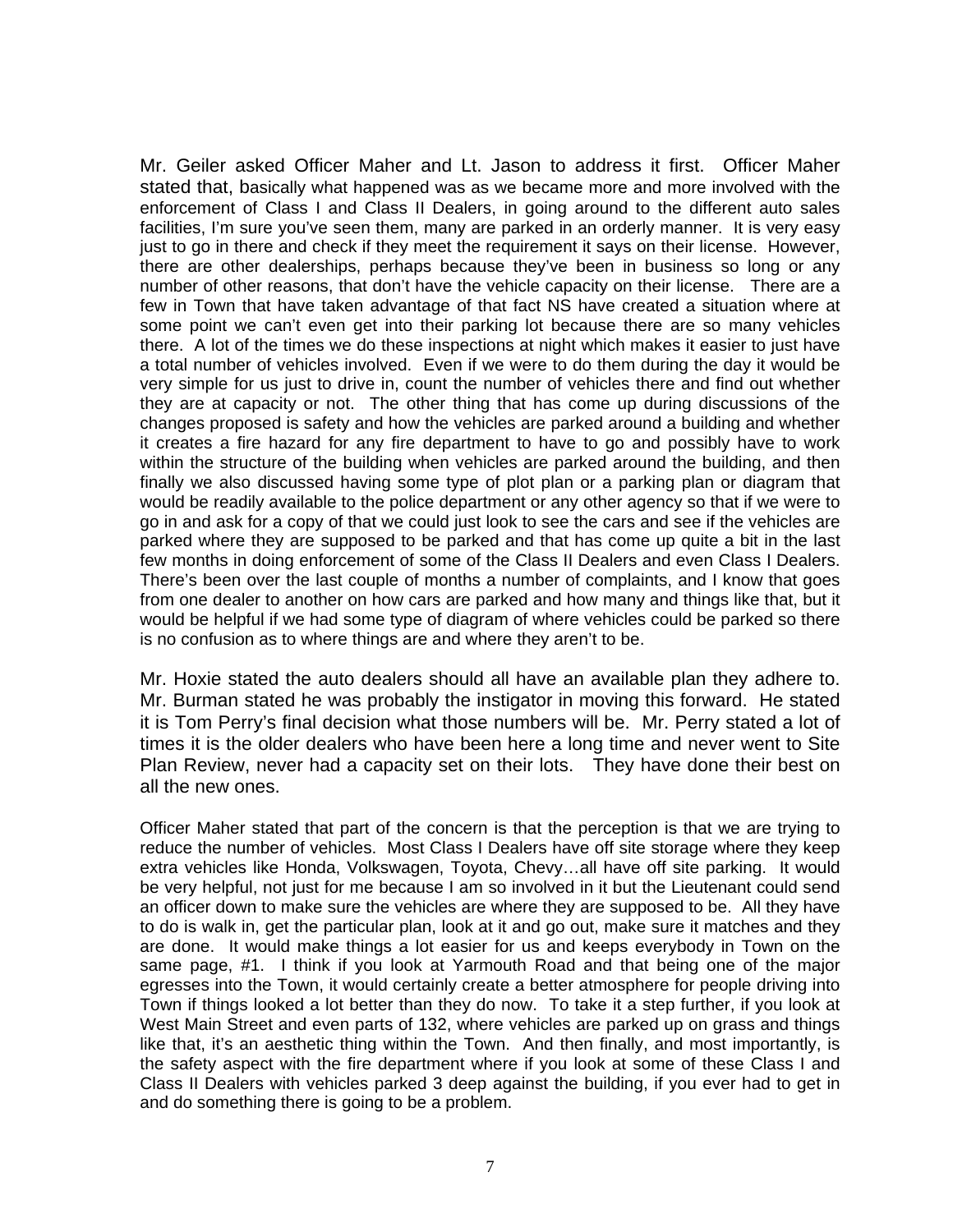Mr. Burman stated that come January 1, 2011 every dealer must have a plan and number capacity from Building and Fire before we will grant the licenses. Mr. Perry stated how can we require them to change what they have been doing for years? The Building Commissioner has no authority to set the numbers OUTSIDE but in Town Ordinances there is something requiring a site plan review of NEW businesses.

Mr. Geiler stated that all the departments sit down and come up with something that meets current zoning requirements, respects neighbors and meets public safety standards and new green space requirements and traffic patterns. This is the only regulation we have currently. Many of the older businesses have nowhere to expand. Their capacities would be significantly reduced under today's requirements. That is something which must be put in place by the Licensing Authority. It will affect all in a different way as far as what they can and can't do. They will be caught because the Town will be pushing for less vehicles and manufacturer pushing for more vehicles. The Town is trying to get the vehicles in a semblance of order for aesthetics and safety. Mr. Geiler said the problem is applying today's standards to yesterday's businesses which do not have plans for parking and numbers for parking. Also, several sites have property occupied by more than one business. In those cases, delineation of business A, B and C could perhaps be implemented.

Mr. Burman wondered about renewal time for requiring them to have a plan. Mr. Perry said perhaps site plan review could be changed to include older businesses and issues like these. Officer Maher stated a lot have off site storage parking anyways. Mr. Hoxie asked if in the name of public safety that we ask ALL dealers to have this parking plan for safety? Mr. Geiler stated he does not disagree, it makes a lot of sense. But in order to get there we have in place only one mechanism – site plan review for new licenses and today's standards, which are much stricter.

Mr. Burman asked of the Lt. from Fire perhaps could shed some insight on that. Deputy Chief Frank Pulsifer, Barnstable Fire came forward. The Fire Department has jurisdiction to designate access on certain properties – low impact properties. They do have under the statute where they can designate entrances and egresses. Also they can designate fire lanes on these properties (CMR 10). Finally CMR 14 can restrict these businesses for flammable or combustible storage permits for gasoline, diesel, paints, etc. When they come in for this, the Fire Department can restrict, and they do have limited authority to make some judgment calls where vehicles are placed. Mr. Burman stated it is not the intent to restrict or cut back on numbers – just to allow us to count the numbers of vehicles against what is allowed on each property. Mr. Burman stated he goes along with the entrances, exits, traffic flow and number of vehicles on the plans we ask for. Lt. Jason asked how many do not have numbers now. She suggested perhaps we can ask them to volunteer a number themselves. Officer Maher stated there are about 20. Mr. Hoxie asked to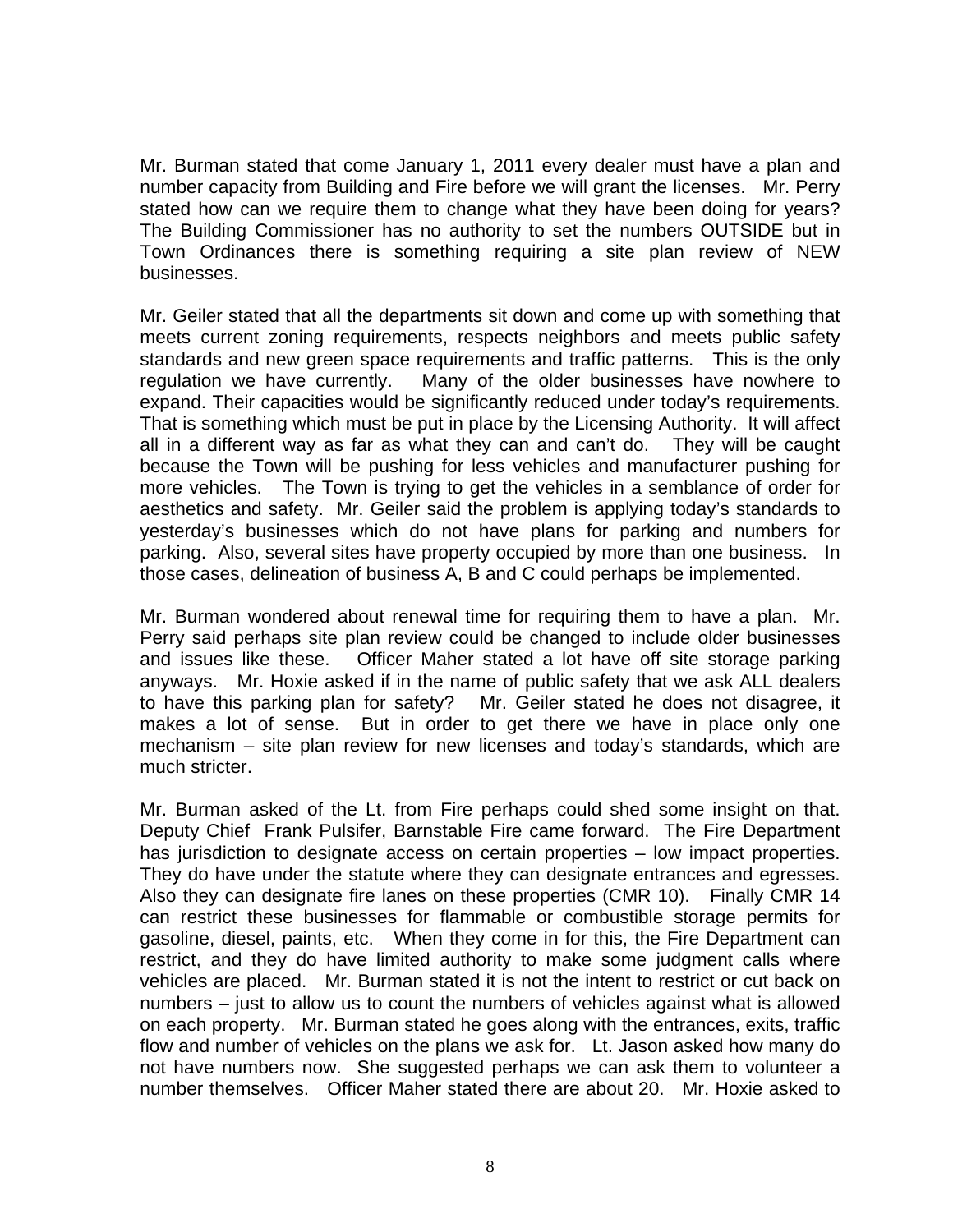have a public hearing to discuss this. Mr. Sullivan stated he would like some discussion.

Mr. Geiler stated if we can give them an idea how we are going to reach the numbers it would help these dealers in question. Site Plan is fairly cut and dried as far as the numbers are concerned. He used Saturn as an example. The number is probably ½ the number of other dealerships of the same size, because it reflects all of TODAY's requirements. The dealers want to know how we are making this decision. Mr. Geiler stated there is really no provision allowing grandfathering. Deputy Chief Pulsifer stated it is done through site plan review or when a building is constructed. They have been using gentlemen's agreements with the older ones.

Mr. Geiler stated again perhaps we can ask the dealers to give us a number they can live with – then site plan would be out of the picture. That might be something the auto dealers would be willing to look at. Mr. Geiler stated he can think of at least 6 places this will kill as far as numbers alone go. There is a potential issue. He stated even the Police Department would not like to see this imposed to the detriment of these licensees.

Mr. Burman suggested a letter be sent for a meeting for discussion of vehicle numbers on lots and how the parking is laid out. Mr. Hoxie stated he thinks that should be a public hearing directed at public safety. Mr. Perry stated it is the nature of the business – the manufacturers are shoving the vehicles down their throats.

Officer Maher stated for the most part this is not just the new car dealers – several are Class II which have vehicles all hodgepodge on the lots. Ask them all to bring in a parking plan to the meeting. Mr. Hoxie stated that would have to be requested AFTER a public hearing. He stated each fire department should be involved.

Mr. Geiler stated the Hyannis Fire Inspector has had no problems that have not been corrected. He is not aware of any safety violations out there and Fire is doing a good job. He is concerned if we have a meeting, we put the people on notice of what we are looking at. He said it would be unfair to not let them know the numbers may be greatly reduced. If it is Site Plan we will require, that can cost several thousand dollars to go through the process.

Mr. Hoxie asked if Site Plan has jurisdiction over this? Mr. Geiler stated it does not at present. If the Licensing Authority came up with a ruling that all auto dealers must go through site plan they then could be utilized. Mr. Hoxie stated we should not just notify them of a public hearing but that it could affect their operation as we might have limits on the lots. May  $3^{rd}$  is the hearing date Mr. Hoxie proposed for this hearing.

Mr. Hoxie thanked Mr. Perry and Deputy Chief Pulsifer.